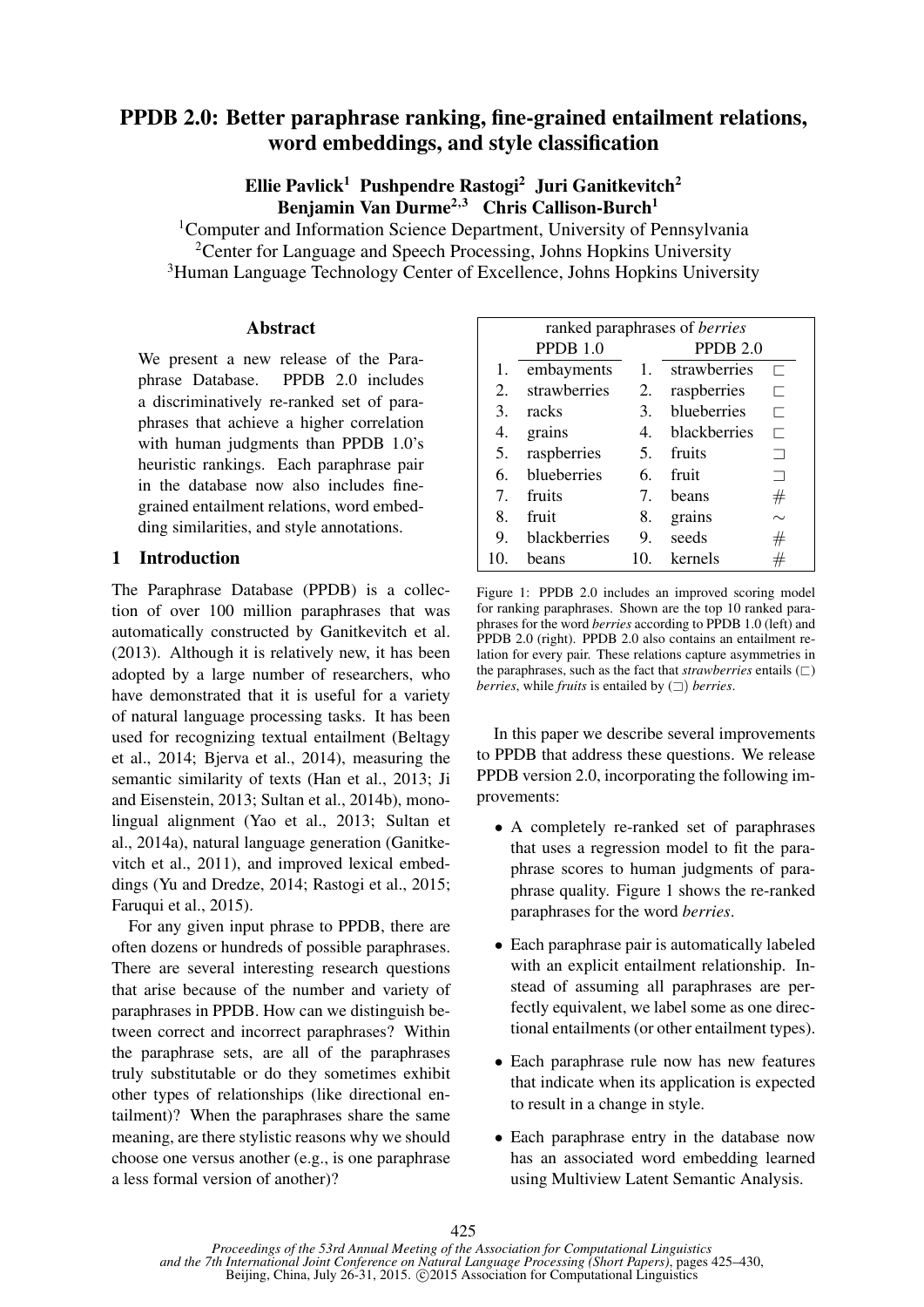

Figure 2: Scatterplots of automatic paraphrase scores (vertical axis) versus human scores (horizontal axis) for four ways of automatically ranking the paraphrases:  $p(e_2|e_1)$  (far left), PPDB 1.0's heuristic ranking method (middle left), word2vec similarity (middle right), and our supervised model for PPDB 2.0 (far right). Our rankings achieve the highest correlation with human judgements with a Spearman's  $\rho$  of 0.71.

Upon publication of this paper, we will release PPDB 2.0 along with a set of 26K phrase pairs annotated with human similarity judgments.

#### 2 Improved rankings of paraphrases

The notion of ranking paraphrases goes back to the original method that PPDB is based on. Bannard and Callison-Burch (2005) introduced the bilingual pivoting method, which extracts *incarcerated* as a potential paraphrase of *put in prison* since they are both aligned to *festgenommen* in different sentence pairs in an English-German bitext. Since *incarcerated* aligns to many foreign words (in many languages) the list of potential paraphrases is long. Paraphrases vary in quality since the alignments are automatically produced and noisy. In order to rank the paraphrases, Bannard and Callison-Burch (2005) define a paraphrase probability in terms of the translation model probabilities  $p(f|e)$ and  $p(e|f)$ :

$$
p(e_2|e_1) \approx \sum_f p(e_2|f)p(f|e_1).
$$
 (1)

Heuristic scoring in PPDB 1.0 Instead of ranking the paraphrases with a single score, Ganitkevitch et al. (2013) expanded the set of scores in PPDB. Each paraphrase rule in PPDB consists of four components: a phrase  $(e_1)$ , a paraphrase  $(e_2)$ , a syntactic category  $(LHS^1)$ , and a feature vector. This feature vector contains 33 scores of paraphrase quality, which are described in full in the supplementary material to this paper. The rules in PPDB 1.0 were scored using an ad-hoc weighting of seven of these features, given by the following equation:

|        | $1.0\,$ | $\times$ | $-log p(e_1 e_2)$      |
|--------|---------|----------|------------------------|
| $^+$   | $1.0\,$ | $\times$ | $-log p(e_2 e_1)$      |
| $^{+}$ | $1.0\,$ | X        | $-log p(e1 e2, LHS)$   |
| $^{+}$ | $1.0\,$ | X        | $-log p(e_2 e_1, LHS)$ |
| $^+$   | $0.3\,$ | $\times$ | $-log p(LHS e_1)$      |
| $^+$   | $0.3\,$ | X        | $-log p(LHS e_2)$      |
| $^+$   | 100     | ×        | RarityPenalty          |
|        |         |          |                        |

where  $-log p(e_2|e_1)$  is the paraphrase probability computed according to Equation 1 and  $RarityPenalty$  is a real-valued feature that indicates how frequently the paraphrase was observed in the training data.

This heuristic linear combination of scores was used to divide PPDB into six increasingly large sizes– S, M, L, XL, XXL, and XXXL. PPDB-XXXL contains all of the paraphrase rules and has the highest recall, but the lowest average precision. The smaller sizes contain better average scores but offer lower coverage. Ganitkevitch et al. (2013) performed a small-scale analysis of how their heuristic score correlated with human judgments by collecting <2,000 judgments for PPDB paraphrases of verbs that occurred in Propbank.

Supervised scoring model For this paper, we rank the paraphrases using a supervised scoring model. To train the model, we collected human judgements for 26,455 paraphrase pairs sampled from PPDB. Each paraphrase pair was judged by 5 people who each assigned a score on a 5-point Likert scale, as described in Callison-Burch (2008). These 5 scores were averaged.

We used these human judgments to fit a regression to the 33 features available in the PPDB 1.0 feature vector, plus an additional 176 new features that we developed. Our features included the cosine similarity of the word embeddings that we generated for each PPDB phrase (described in Section 3.3), as well as lexical overlap features, features derived from WordNet, and distributional

<sup>&</sup>lt;sup>1</sup>The name LHS is due to the fact that the syntactic category comes from the lefthand side of the synchronous CFG rule used to produce the paraphrase.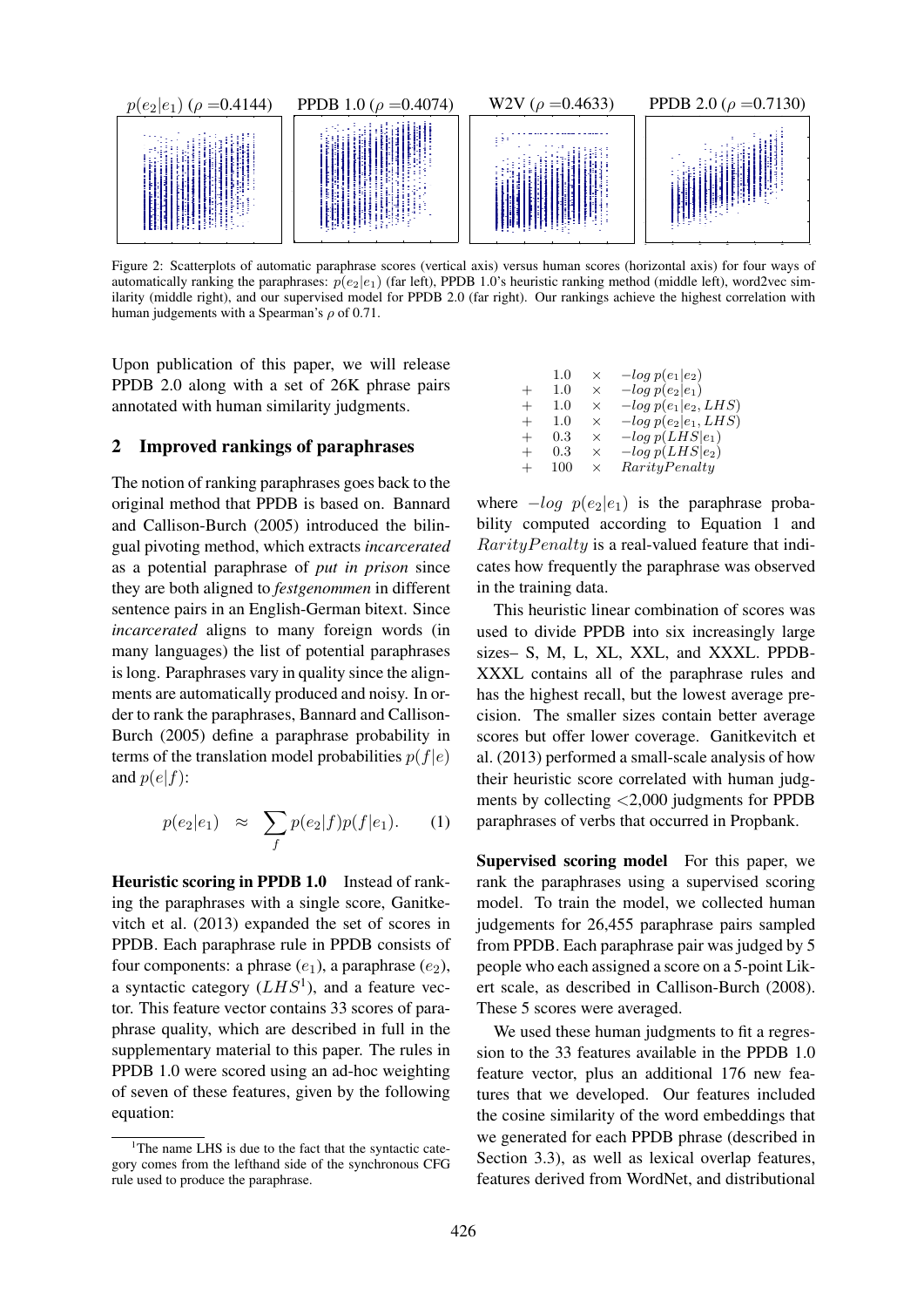similarity features. We weighted the contribution of these features using ridge regression with its regularization parameter tuned using cross validation on the training data.

See the supplemental materials for a complete description of the features used in our model and our data collection methodology including interannotator agreement.

#### 2.1 Evaluating the rankings

We evaluate the new rankings in two ways:

- We calculate the correlation of the different ways of automatically ranking the paraphrases against the 26k human judgments that we collected.
- We compute the goodness (in terms of mean reciprocal rank and averaged precision) of the ranked paraphrase lists for 100 phrases drawn randomly from Wikipedia.

Correlation Figure 2 plots the different automatic paraphrase scores against the 5-point human judgments for four different ways of ranking the paraphrases: 1) the original paraphrase probability defined by Bannard and Callison-Burch (2005), 2) the heuristic ranking that Ganitkevitch et al. (2013) defined for PPDB 1.0, 3) the cosine similarity of word2vec<sup>2</sup> embeddings<sup>3</sup>, and 4) the new score predicted by our discriminative model. The paraphrase probability has a Spearman correlation of 0.41. The heuristic PPDB 1.0 ranking has a similar correlation of  $\rho = 0.41$ . The word2vec similarity improves correlation slightly to 0.46. To test our supervised method, we use cross validation: in each fold, we hold out 200 phrases along with all of their associated paraphrases for testing. Our rankings for PPDB 2.0 dramatically improve correlation with human judgments to  $\rho = 0.71$ .

Goodness of the top-ranked paraphrases In addition to calculating the correlation over the sample of paraphrases (where the human judgments were taken evenly over the range of  $p(e_2|e_1)$  values), we also evaluated the full list of paraphrases as it is likely to be used by researchers who use PPDB. We took a sample of 100 unique phrase types from Wikipedia (constraining to types which appear in PPDB), and collected human judgments for their full list of paraphrases.



Figure 3: Averaged precision of paraphrases lists for 100 phrases randomly drawn from Wikipedia. Curves show precision @ k for varying values of k, up to 100. Here, "good" paraphrases are defined as having received an average human rating  $\geq 3$ .

|                                        |                 | <b>MRR</b> | AP   |
|----------------------------------------|-----------------|------------|------|
| human rating $>3$                      | Random          | 0.56       | 0.46 |
| $(16\% \text{ of judgments})$          | $p(e_2 e_1)$    | 0.84       | 0.61 |
|                                        | W2V             | 0.85       | 0.64 |
|                                        | PPDB 1.0        | 0.86       | 0.64 |
|                                        | <b>PPDB 2.0</b> | 0.95       | 0.72 |
| human rating $>4$                      | Random          | 0.34       | 0.27 |
| $(4\% \text{ of }j$ <i>iudgments</i> ) | $p(e_2 e_1)$    | 0.69       | 0.46 |
|                                        | W2V             | 0.69       | 0.49 |
|                                        | PPDB $1.0$      | 0.70       | 0.50 |
|                                        | <b>PPDB 2.0</b> | 0.80       | 0.59 |
| human rating $>4.5$                    | Random          | 0.25       | 0.20 |
| $(1\% \text{ of}_i)$                   | $p(e_2 e_1)$    | 0.46       | 0.37 |
|                                        | W2V             | 0.46       | 0.36 |
|                                        | PPDB $1.0$      | 0.53       | 0.42 |
|                                        | <b>PPDB 2.0</b> | 0.61       | 0.49 |
|                                        |                 |            |      |

Table 1: Quality of rankings using for the improved PPDB 2.0 score versus the current heuristic score. Both metrics (AP and MRR) range from 0 to 1 and higher is better.  $>$ t means that the statistics are computed by considering a paraphrase to be "good" if its human judgments averaged  $\geq t$ .

We compare the ranking produced by the proposed PPDB 2.0 model against the heuristic PPDB 1.0 ranking in terms of each one's ability to put good paraphrases at the top of its list. Figure 3 shows precision curves for the ranked paraphrases in PPDB 1.0 compared to PPDB 2.0. PPDB 2.0 achieves consistently higher precision, improving P@1 by 17 points and P@5 by 9 points.

We also analyzed the different rankings when we varied the criterion that we used for what constitutes a good paraphrase. Table 1 shows how the averaged precision (AP) and the mean reciprocal rank (MRR) change as we vary the human score for good paraphrases from  $\geq$ 3 to  $\geq$ 4.5. Depending on the threshold, our PPDB 2.0 ranking

<sup>2</sup>https://code.google.com/p/word2vec/

<sup>&</sup>lt;sup>3</sup>For phrases, we use the vector of the rarest word as an approximation of the vector for the phrase.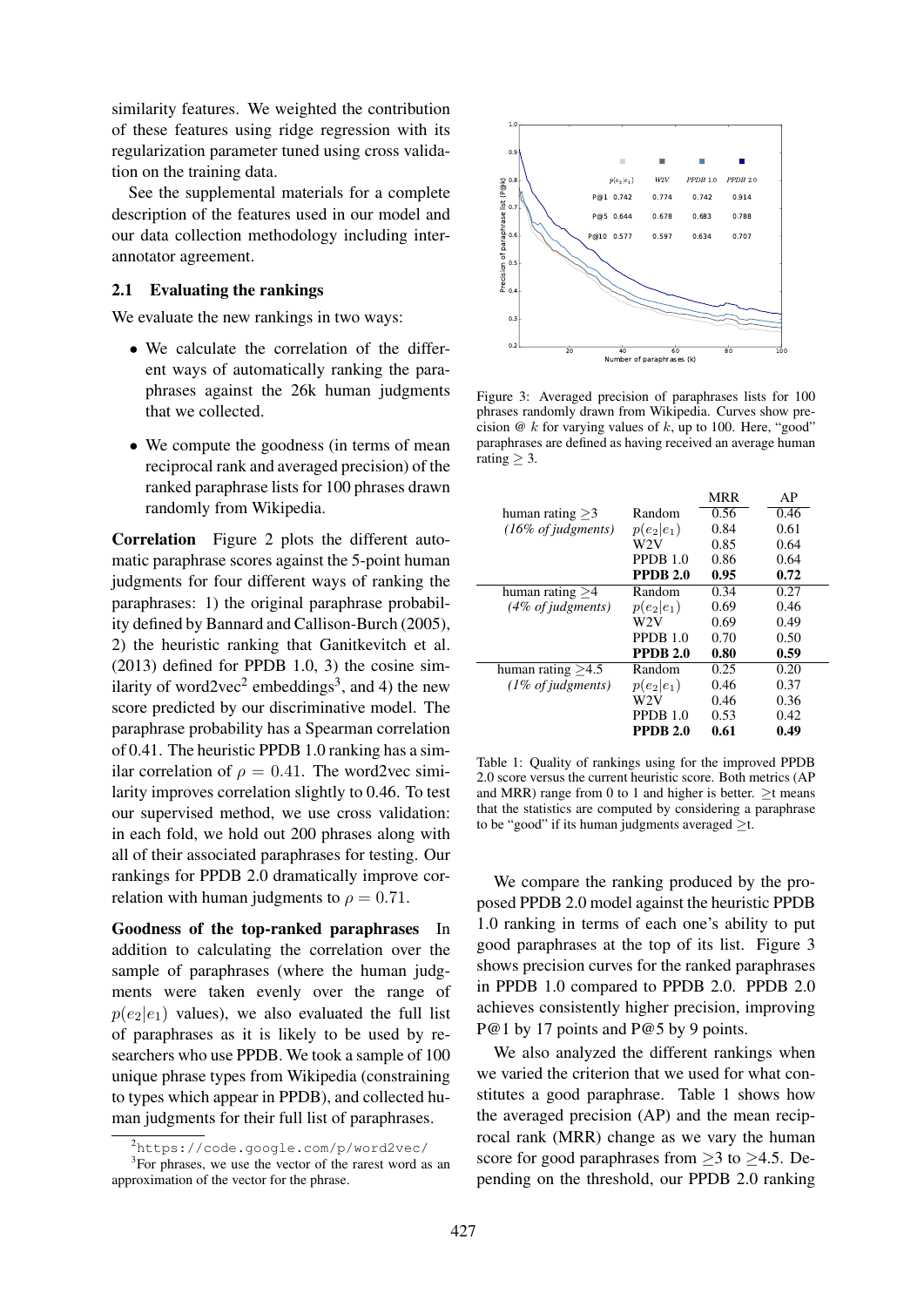achieves a 9-12 point improvement in MRR over the PPDB 1.0 rankings. Similarly, it improves AP by 7-9 points.

# 3 Other Additions

In addition to dramatically improving the rankings of the paraphrases (novel to this publication), our PPDB 2.0 release adds several automatic annotations created in other research. Every paraphrase pair now has an entailment relation from Pavlick et al. (2015), style classifications from Pavlick and Nenkova (2015), and associated vector embedding from Rastogi et al. (2015). These are described briefly below.

### 3.1 Entailment relations

Although we typically think of paraphrases as equivalent or as bidirectionally entailing, a substantial fraction of the phrase pairs in PPDB exhibit different entailment relations. Figure 1 gives an example of how these relations capture the range or entailment present in the paraphrases of *berries*. We automatically annotate each paraphrase rule in PPDB with an explicit entailment relation based on *natural logic* (MacCartney, 2009). These relations include forward entailment/hyponym  $(\square)$ , reverse entailment/hypernym (A), non-entailing topical relatedness (∼), unrelatedness  $(\#)$ , and even exclusion/contradiction  $(\neg)$ . For a complete evaluation of the entailment classifications, and the prevalence of each type in PPDB, see Pavlick et al. (2015).

### 3.2 Style scores

Some of the variation within paraphrase sets can be attributed to stylistic variations of language. We automatically induce style information on each rule in PPDB for two dimensions– complexity and formality. Table 2 shows some paraphrases of *the end*, sorted from most complex to most simple using these scores. These classifications could be useful for natural language generation tasks like text simplification (Xu et al., 2015). A complete evaluation of these scores is given in Pavlick and Nenkova (2015).

### 3.3 Multiview LSA vector embeddings

Recently there has been tremendous interest in representing words via vector embeddings (Dhillon et al., 2011; Mikolov et al., 2013; Pennington et al., 2014). Such representations can be

| 1. the finalization | 6. the latter part | 11. the final analysis |
|---------------------|--------------------|------------------------|
| 2. the expiration   | 7. termination     | 12. the last           |
| 3. the demise       | 8. goal            | 13. the finish         |
| 4. the completion   | 9. the close       | 14. the final part     |
| 5. the closing      | $10.$ late         | 15. the last part      |

Table 2: Some paraphrases of *the end*, ranked from most complex to most simple according to the style scores included in PPDB 2.0.

used to measure word and phrase similarity, possibly to improve paraphrasing. Multiview Latent Semantic Analysis (MVLSA) is a state-of-the-art method for modeling word similarities. MVLSA can incorporate an arbitrary number of data views, such as monolingual signals, bilingual signals, and even signals from other embeddings. PPDB 2.0 contains new similarity features based on MVLSA embeddings for all phrases. A complete discussion is given in Rastogi et al. (2015).

# 4 Related Work

The most closely related work to our supervised re-ranking of PPDB is work by Zhao et al. (2008) and Malakasiotis and Androutsopoulos (2011). Zhao et al. (2008) improved Bannard and Callison-Burch (2005)'s paraphrase probability by converting it into log-linear model inspired by machine translation, allowing them to incorporate a variety of features. Malakasiotis and Androutsopoulos (2011) developed a similar model trained on human judgements. Both efforts apply their model to natural language generation by paraphrasing full sentences. We apply our model to the sub-sentential paraphrases directly, in order to improve the quality of the Paraphrase Database.

Also related is work by Chan et al. (2011) which reranked bilingually-extracted paraphrases using monolingual distributional similarities, but did not use a supervised model. Work that is relevant to our classification of semantic entailment types to each paraphrase, includes learning directionality of inference rules (Bhagat et al., 2007; Berant et al., 2011) and learning hypernyms rather than paraphrases (Snow et al., 2004). Our style annotations are related to Xu et al. (2012)'s efforts at learning stylistic paraphrases. Our word embeddings additions to the paraphrase database are related to many current projects on that topic, including projects that attempt to customize embeddings to lexical resources (Faruqui et al., 2015). However, the Rastogi et al. (2015) embeddings included here were shown to be state-of-the art in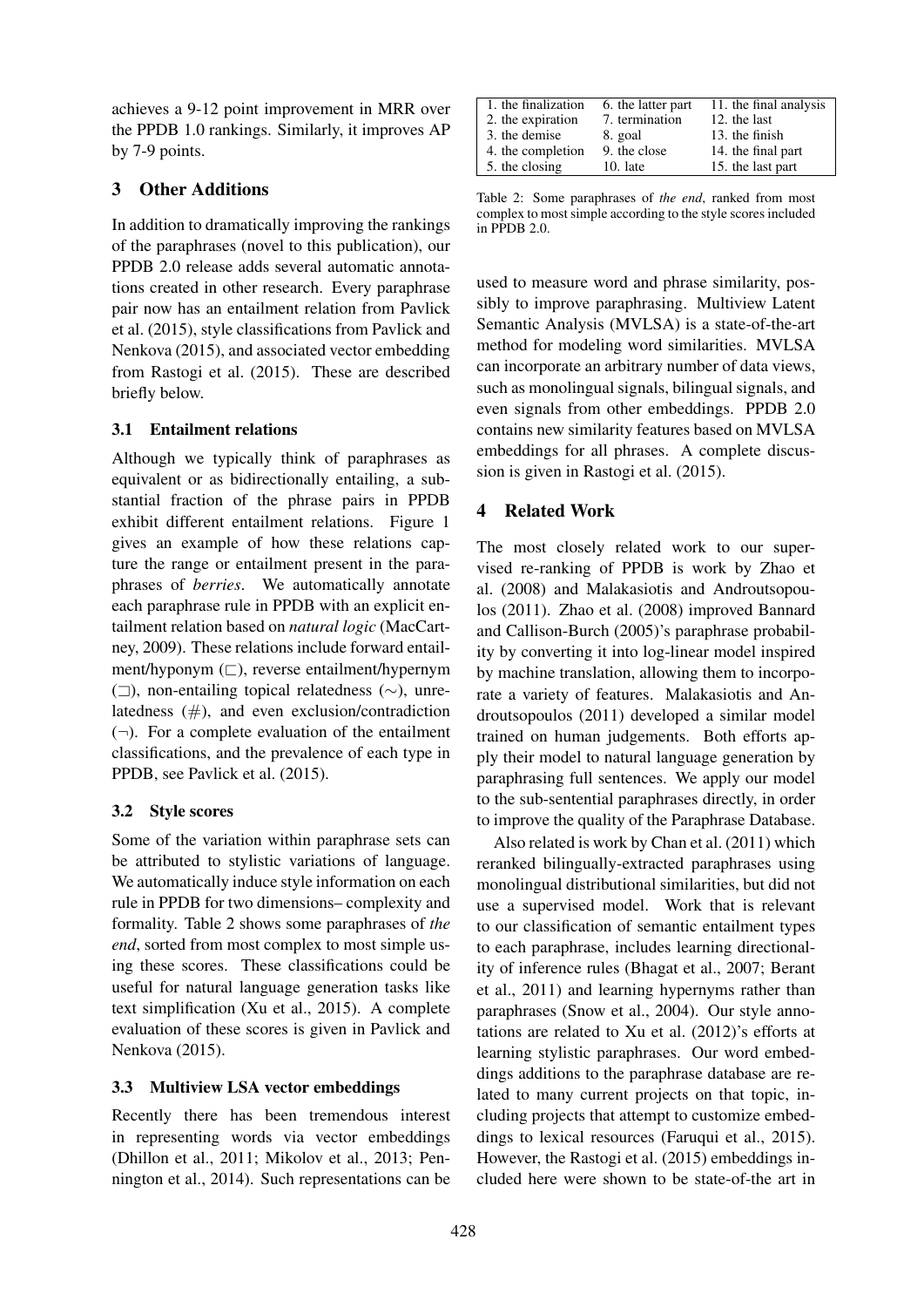predicting human judgements.

#### 5 Conclusion

We release PPDB 2.0 (http://paraphrase. org/#/download). The resource includes dramatically improved paraphrase rankings, explicit entailment relations, style information, and state-of-the-art distributional similarity measures for each paraphrase rule. The 2.0 release contains 100m+ paraphrases, and 26k manually rated phrase pairs, which will facilitate further research in modeling semantic similarity.

Acknowledgements This research was supported by the Allen Institute for Artificial Intelligence (AI2), the Human Language Technology Center of Excellence (HLTCOE), and by gifts from the Alfred P. Sloan Foundation, Google, and Facebook. This material is based in part on research sponsored by the NSF under grant IIS-1249516 and DARPA under agreement number FA8750-13-2-0017 (the DEFT program). The U.S. Government is authorized to reproduce and distribute reprints for Governmental purposes. The views and conclusions contained in this publication are those of the authors and should not be interpreted as representing official policies or endorsements of DARPA or the U.S. Government.

We would like to thank the anonymous reviewers for their thoughtful comments.

#### References

- Colin Bannard and Chris Callison-Burch. 2005. Paraphrasing with bilingual parallel corpora. In *ACL*, pages 597–604.
- Islam Beltagy, Stephen Roller, Gemma Boleda, Katrin Erk, and Raymond J Mooney. 2014. Utexas: Natural language semantics using distributional semantics and probabilistic logic. In *SemEval*.
- Jonathan Berant, Ido Dagan, and Jacob Goldberger. 2011. Global learning of typed entailment rules. In *ACL*.
- Rahul Bhagat, Patrick Pantel, Eduard H Hovy, and Marina Rey. 2007. LEDIR: An unsupervised algorithm for learning directionality of inference rules. In *EMNLP-CoNLL*, pages 161–170.
- Johannes Bjerva, Johan Bos, Rob van der Goot, and Malvina Nissim. 2014. The meaning factory: Formal semantics for recognizing textual entailment and determining semantic similarity. In *SemEval*.
- Chris Callison-Burch. 2008. Syntactic constraints on paraphrases extracted from parallel corpora. In *EMNLP*, pages 196–205.
- Tsz Ping Chan, Chris Callison-Burch, and Benjamin Van Durme. 2011. Reranking bilingually extracted paraphrases using monolingual distributional similarity. In *GEMS*, pages 33–42.
- Paramveer S. Dhillon, Dean Foster, and Lyle Ungar. 2011. Multi-view learning of word embeddings via CCA. In *NIPS*.
- Manaal Faruqui, Jesse Dodge, Sujay K Jauhar, Chris Dyer, Eduard Hovy, and Noah A Smith. 2015. Retrofitting word vectors to semantic lexicons. In *NAACL*.
- Juri Ganitkevitch, Chris Callison-Burch, Courtney Napoles, and Benjamin Van Durme. 2011. Learning sentential paraphrases from bilingual parallel corpora for text-to-text generation. In *EMNLP*, pages 1168–1179.
- Juri Ganitkevitch, Benjamin Van Durme, and Chris Callison-Burch. 2013. PPDB: The paraphrase database. In *NAACL-HLT*, pages 758–764, Atlanta, Georgia, June.
- Lushan Han, Abhay Kashyap, Tim Finin, James Mayfield, and Jonathan Weese. 2013. Umbc ebiquitycore: Semantic textual similarity systems. In *Proceedings of the Second Joint Conference on Lexical and Computational Semantics*, volume 1, pages 44– 52.
- Yangfeng Ji and Jacob Eisenstein. 2013. Discriminative improvements to distributional sentence similarity. In *EMNLP*, pages 891–896.
- Bill MacCartney. 2009. *Natural language inference*. Ph.D. thesis, Citeseer.
- Prodromos Malakasiotis and Ion Androutsopoulos. 2011. A generate and rank approach to sentence paraphrasing. In *EMNLP*, pages 96–106.
- Tomas Mikolov, Kai Chen, Greg Corrado, and Jeffrey Dean. 2013. Efficient estimation of word representations in vector space. In *Workshop at ICLR*.
- Ellie Pavlick and Ani Nenkova. 2015. Inducing lexical style properties for paraphrase and genre differentiation. In *NAACL*.
- Ellie Pavlick, Johan Bos, Malvina Nissim, Charley Beller, Benjamin Van Durme, and Chris Callison-Burch. 2015. Adding semantics to data-driven paraphrasing. In *ACL*.
- Jeffrey Pennington, Richard Socher, and Christopher D Manning. 2014. Glove: Global vectors for word representation. *Proceedings of the Empiricial Methods in Natural Language Processing (EMNLP 2014)*, 12.